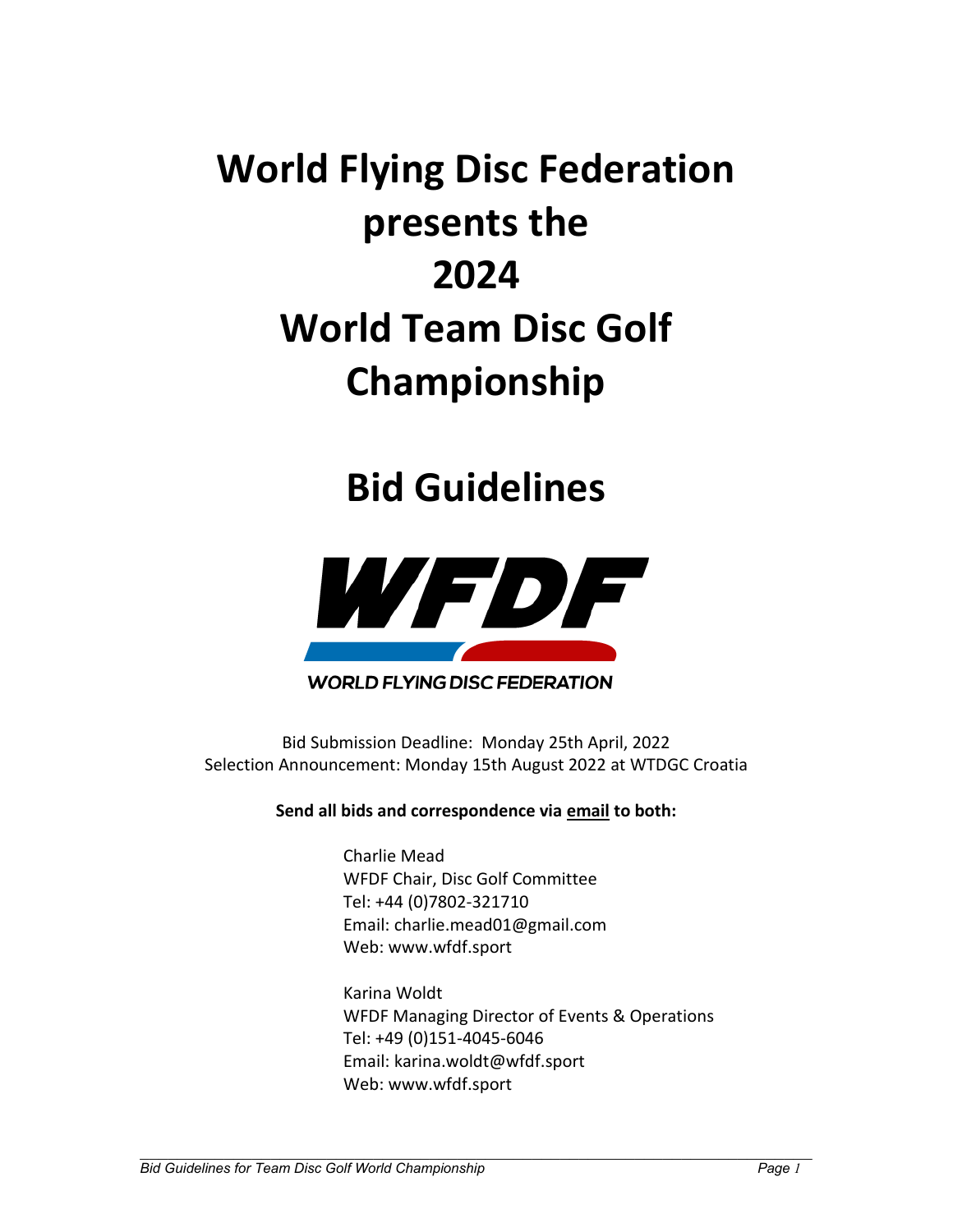## **PLEASE NOTE THAT THIS DOCUMENT INVITES YOU TO BID FOR THE 2024 WORLD TEAM DISC GOLF CHAMPIONSHIP (WTDGC). BIDS MUST BE RECEIVED BEFORE MONDAY THE 30TH OF MAY 2022.**

Thank you for your interest in hosting one of WFDF's World Team Disc Golf Championship (WTDGC) events. This event will be the fifth WTDGC, with the previous events held in Vancouver Canada in 2016, Colchester, GBR in 2017, Mataguse, Estonia in 2019 and the upcoming event to be hosted in Varaždin, CRO August 2022. These guidelines are to assist you in preparing your bid document to host the 2024 WFDF World Team Disc Golf Championship (WTDGC).

In order for WFDF to make an informed decision when selecting the best qualified hosts, it is important that your bid include all the required information. Please read through the background information about WFDF, and then follow the headings and guidelines when preparing your bid. If you are selected to host, you will then have a comprehensive blueprint from which to build your operational plans.

Preparing a bid to host a major international sporting event is a challenging but rewarding endeavor and we thank you for your interest and commitment. We rely on hosts like you and your community to help us to bring together the best disc golfers in the world through competition and fellowship. We are committed to growing our sport, and this world class event will help to increase disc golf's exposure and development throughout the world, while allowing new generations of disc golfers to experience international competition at its highest level.

All bids will be reviewed by the WFDF Disc Golf Committee with input from the WFDF Events Team with final approval by the WFDF Board of Directors. A host will be selected based upon their experience in running Disc Golf events, the cost to Teams and Players, the contents of the bid and budget, suitable facilities for players, staff and spectators, proximity of selected venues to each other, and the competition course, among other requirements. These criteria are only an example and are not the sum of all points reviewed.

These bid guidelines form the basis for the event contract and are an integral part of the commitment given by you and the Local Organizing Committee (LOC). If you have any questions regarding the bid process or your bid proposal for the 2024 World Team Disc Golf Championship, please contact WFDF Disc Golf Committee Chair Charlie Mead at charlie.mead@wfdf.sport charlie.mead@wfdf.sport with a copy to WFDF Managing Director of Events & Operations - Karina Woldt at karina.woldt@wfdf.sport.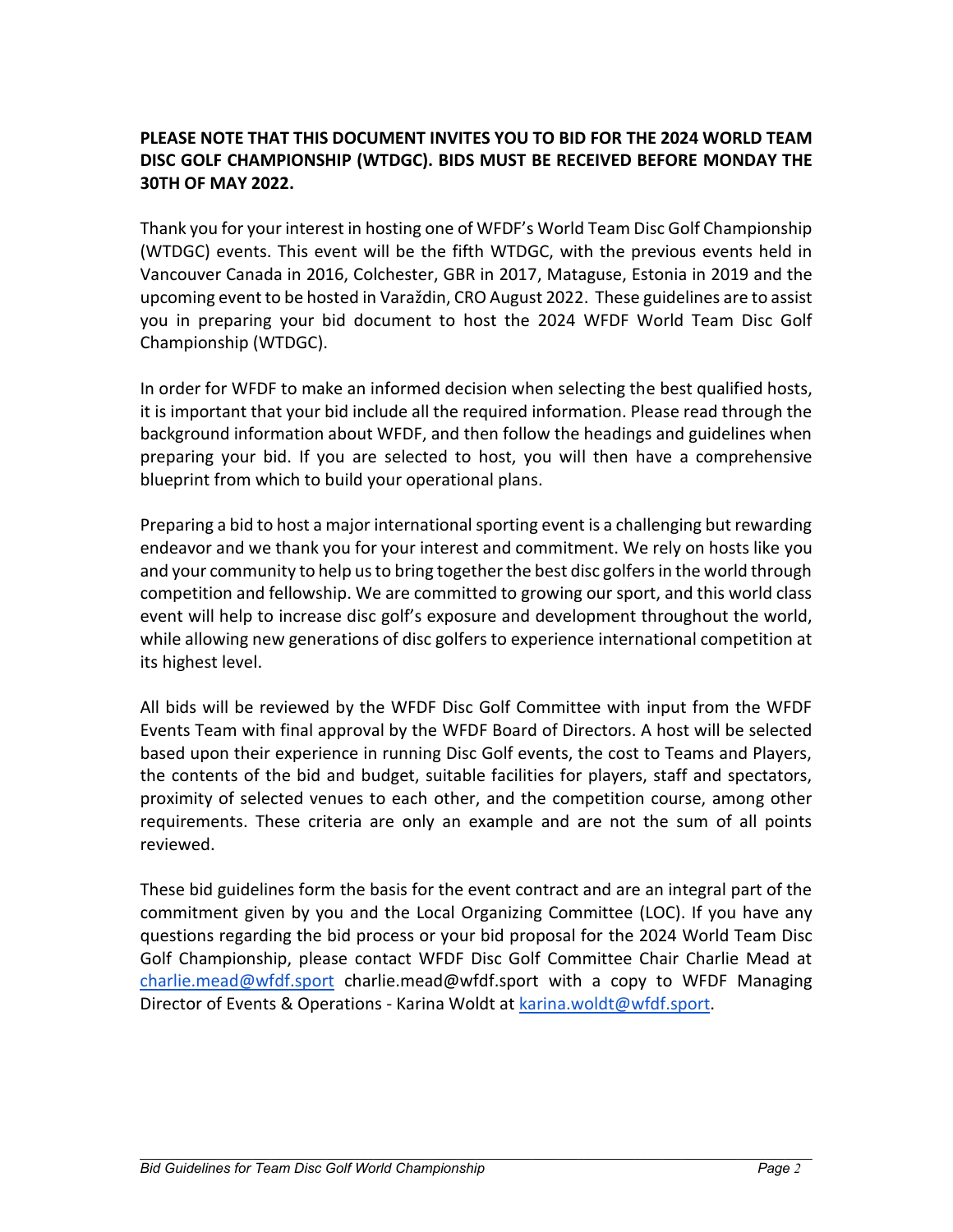## **1. INTRODUCTION**

## **1.1 About Disc Golf**

Disc Golf is a sport that is played using the same general rules, terminology and etiquette as traditional golf but instead of using a range of clubs to hit a ball into a hole in the ground, a competitor throws a high tech plastic flying disc or frisbee into a standardized disc catching target. There are 18 par-rated holes and the object of the game is to play the course in the fewest number of throws of the disc as possible.

The sport was formalized in the 1970's, and is designed to be enjoyed by people of all ages, making it an excellent lifetime fitness sport. The fact that millions of people around the world have thrown a flying disc at some point in their lives gives the game broad appeal and a receptive audience. Over 6,000 disc golf courses can be found in more than 40 countries worldwide. After years of exponential growth, disc golf continues to explode in popularity.



## **1.2 About the World Flying Disc Federation (WFDF)**

The World Flying Disc Federation is the international sports federation responsible for world governance of flying disc (frisbee) sports, including Ultimate, Beach Ultimate, Disc Golf, Guts, and Individual Events. WFDF is a federation of member associations that represent flying disc sports and their athletes in more than 103 countries. WFDF is an international federation recognized by the International Olympic Committee (IOC), the International Paralympic Committee (IPC), and the International University Sports Federation (FISU), a member of the Global Association of International Sports Federations (GAISF), the Association of IOC Recognised International Sports Federations (ARISF), the International World Games Association (IWGA), and the International Masters Games Association (IMGA), and it is a registered not-for-profit 501(c)(3) corporation in the state of Colorado, USA.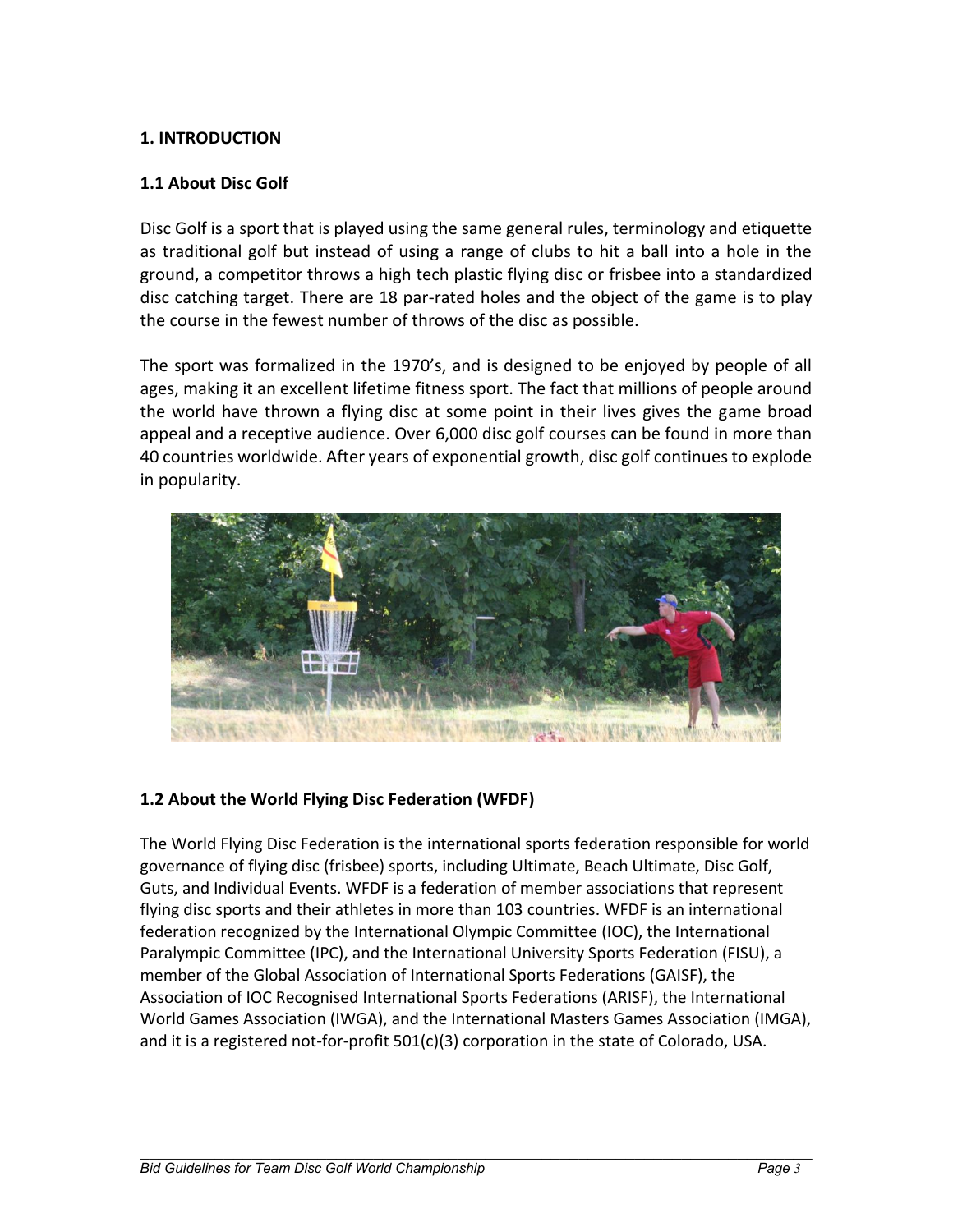## **1.3 About the World Flying Disc Federation Disc Golf Committee**

The Disc Golf Committee is composed of the following people:

Charlie Mead (GBR), as Chair Adriano Mendola (BRA) Bernd Wender (AUT) Bruno Gravato (POR) Carlos Rio (ESP) Craig Sheather (CAN) Kristin Tattar (EST) Leonard Muise (USA) Sara Nicholson (USA) Sue Summers (AUS)

## **1.4 Hosting a World Championship**

Hosting the 2024 WTDGC is your chance to introduce an international sporting event to your community, drawing interest and attention to your city and country, and generating economic impact for local businesses.

It will also increase coverage and exposure of Disc Golf to your community and act as a catalyst for further growth and expansion of the sport.

## **1.5 Snapshot: World Team Disc Golf Championships (See Appendix A)**

## **Time of Year:**

Northern Hemisphere:

Preferable – end of August so as not to clash with PDGA or DGWT events. Less preferable – end of July.

Southern Hemisphere: November – February, 2023-24.

| Length of Event:               | 4 days, Wednesday to Saturday plus 2 days practice minimum            |
|--------------------------------|-----------------------------------------------------------------------|
| <b>Number of Teams of 6:</b>   | Maximum 16 on one 18 hole course<br>Maximum 32 if two 18 hole courses |
| <b>Average length of Stay:</b> | 4 nights minimum                                                      |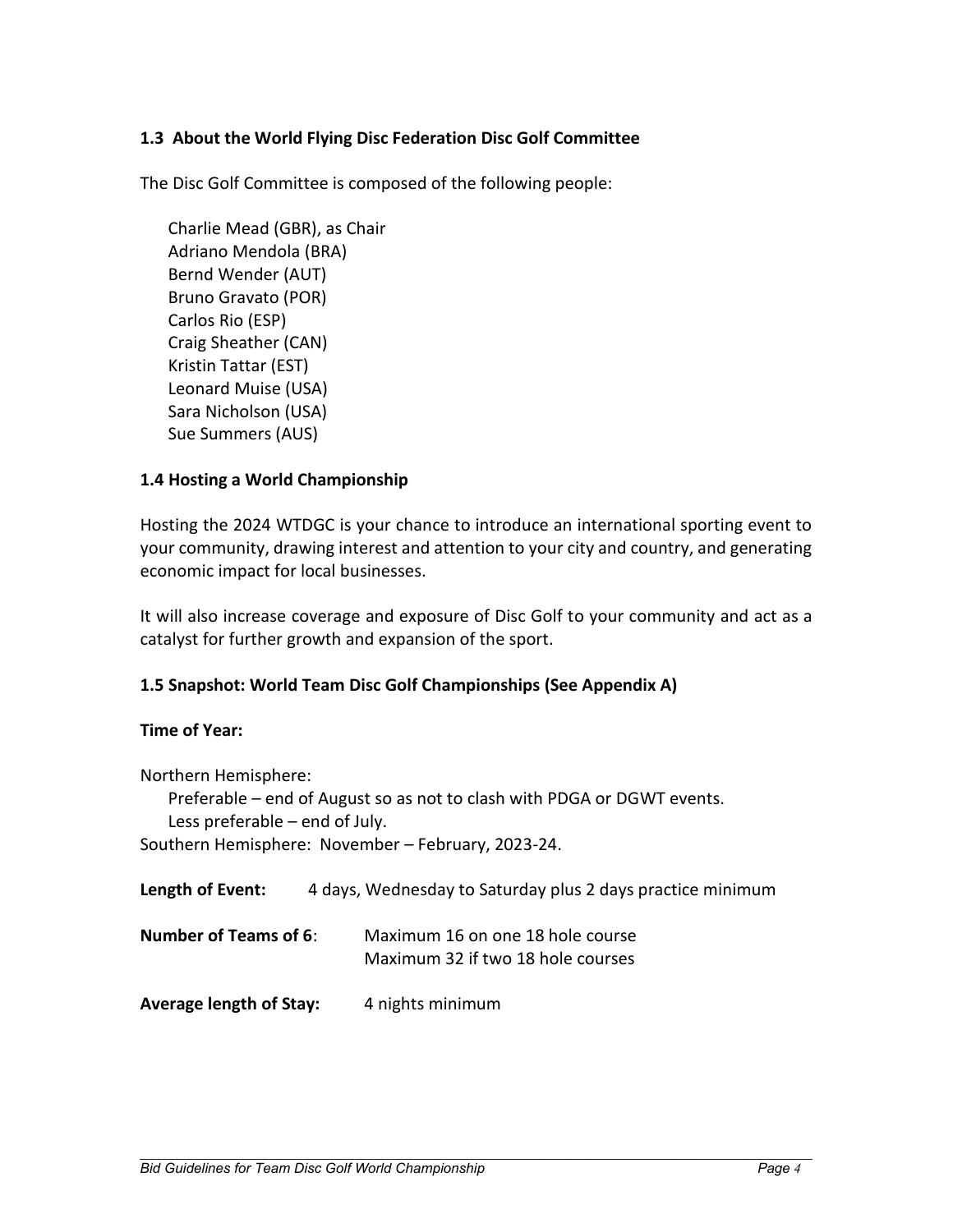## **2. HOST ELIGIBILITY REQUIREMENTS**

## **2.1 WFDF and PDGA**

Although this is a WFDF event for National Teams, the WFDF Board and Disc Golf Committee are keen to ensure that the highest level of experience is engaged in planning and running this event. To this end we work collaboratively with the Professional Disc Golf Association (PDGA) to provide the support and assurances that players require in a world class event.

In order to submit a bid, the tournament director (TD) must be:

- a current PDGA member in good standing
- a current PDGA rules official
- up-to-date with all past tournament payments and reporting

All bids must include a description of the relationship of the bid committee with their National Federation (NF) or Disc Golf Association (DGA) and with their WFDF member association.

If the bid committee is not directly affiliated with their NF or DGA, the final bid must include a letter of endorsement from the NF or DGA.

There must also be a separate endorsement from their WFDF Member National Federation

## **2.2 Bid Committee Structure**

It is preferred that the bid come from a registered non-profit organization, or some sort legal entity, if possible, as opposed to an individual. The bidder is strongly encouraged to ensure that they adopt a structure that protects their personal financial interests and eliminate or minimize any potential risk of personal financial liability arising from the event.

Unacceptable bid committees are groups that are politically motivated, religious organizations, or corporations whose primary business is in conflict with WFDF vision, mission, and value statements.

## **3. BID SUBMISSION**

## **3.1 Bid Application Process**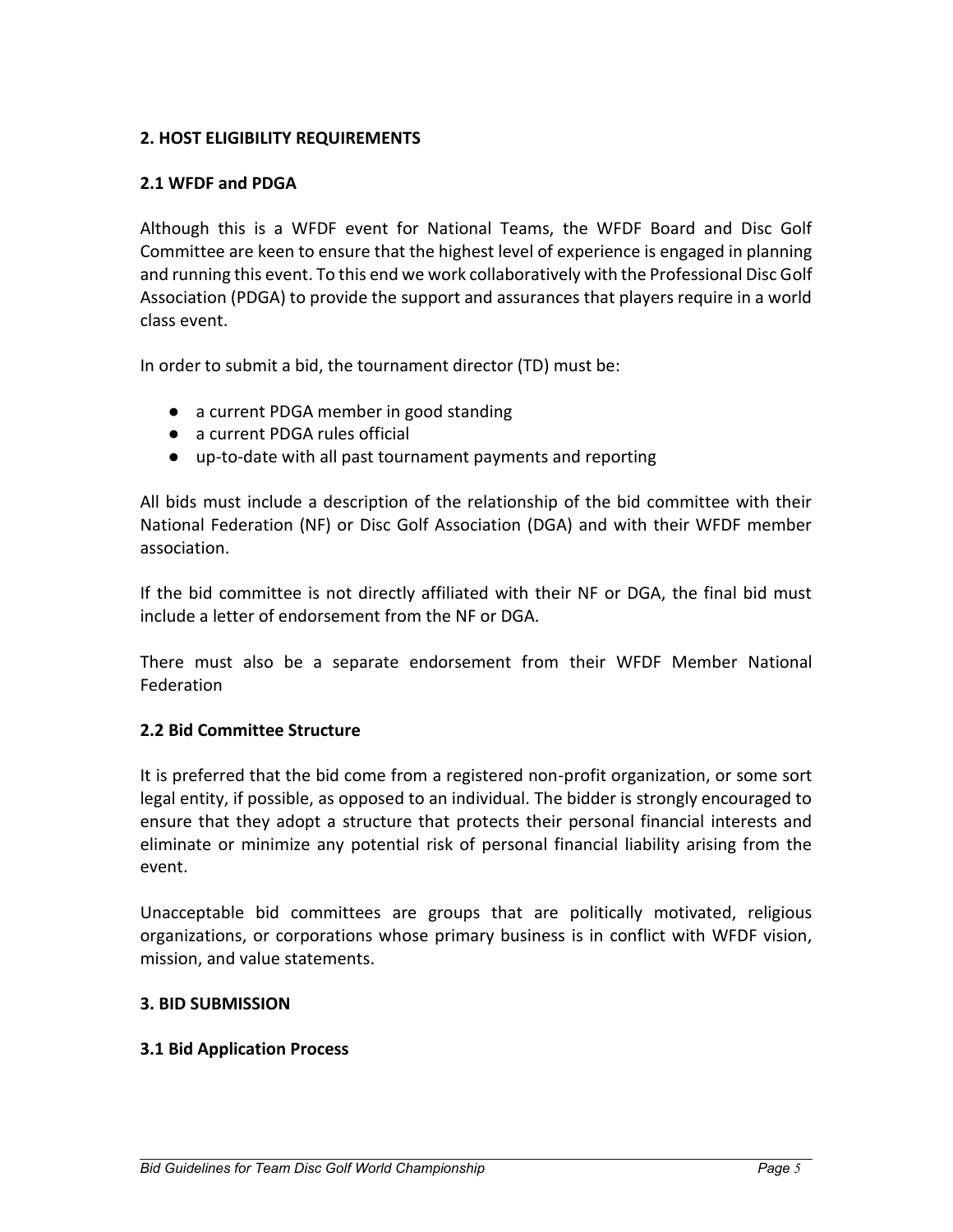During the bidding phase, from Wednesday 30th March through to Monday 30th May 2022, WFDF welcomes all potential bidders to make contact to obtain as much information as possible to assist in preparing your bid document. Your main contact will be Charlie Mead, who may also follow up with you directly during the bid review phase if required.

Bid documents received AFTER the bid submission deadline will not be reviewed or considered.

The WFDF Disc Golf Committee will review all bids. There will be an opportunity to respond to any questions arising from the review or to supply more information, clarification or supporting documents if requested. The selection process may include a site visit by a WFDF representative, if necessary. Bids should include the cost of such a visit in their overall budget, even if it is not required. Once the review is complete, a formal recommendation will be put to the WFDF Board of Directors for a final discussion and vote.

The official title of the tournament should be:

"WFDF 2024 World Team Disc Golf Championship"

The official title is to be used in all references to the Events including logos, merchandise, media and Event publications.

## **3.2 Bid Submission**

Bid Documents shall be submitted via **email** to both:

Charlie Mead WFDF Chair: Disc Golf Committee Tel: +44 (0)7802-321710 Email:charlie.mead@wfdf.sport

Karina Woldt WFDF Managing Director Events & Operations Tel: +49 (0)151-4045-6046 Email: karina.woldt@wfdf.sport

The deadline for the submission of bids is Monday 30th May, 2022. It is the intention of WFDF to make a selection announcement in mid August during the WTDGC in Croatia, although WFDF reserves the right to postpone the decision at its sole discretion.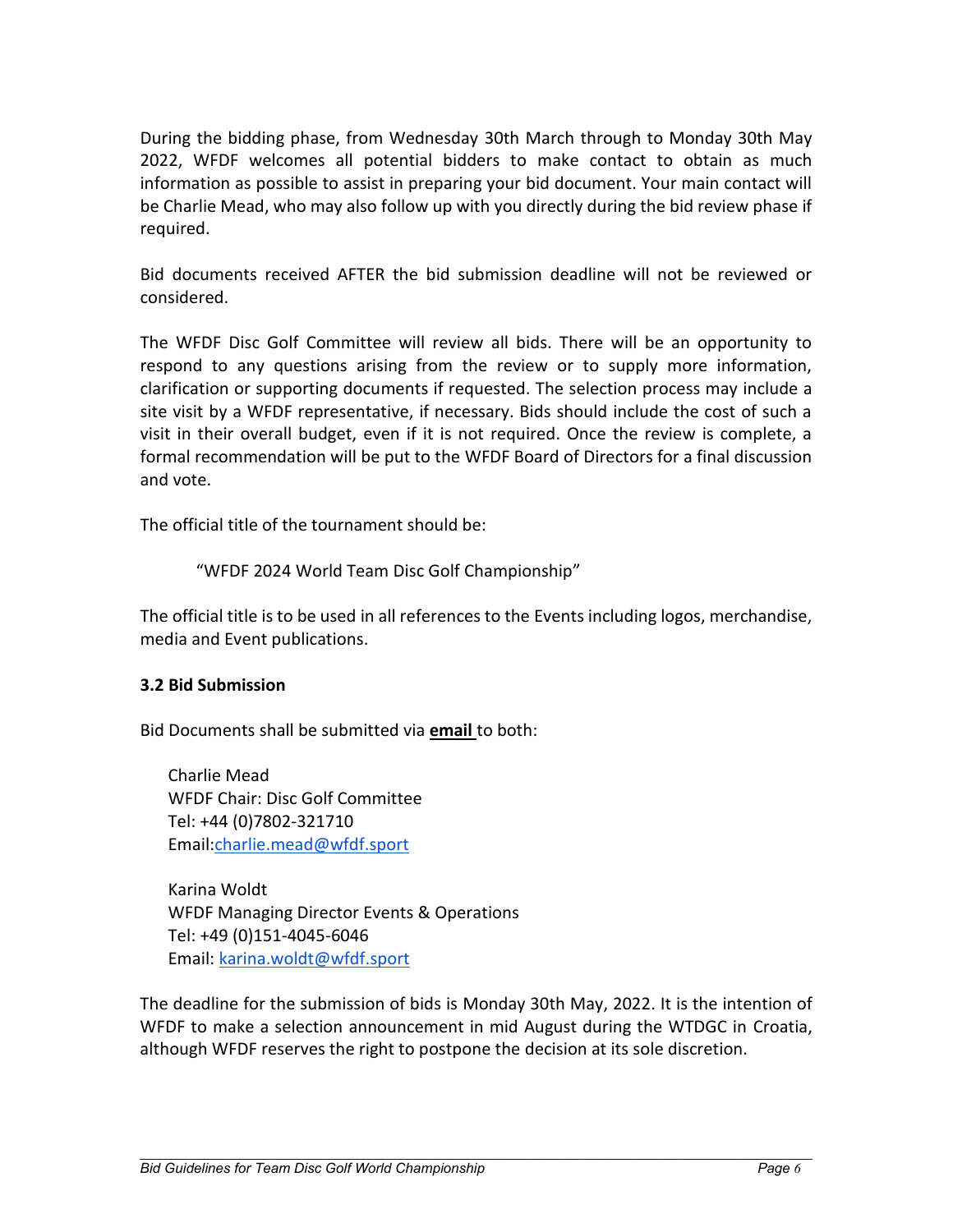## **4. BID DOCUMENT GUIDELINES**

## **4.1 WFDF World Championship Event Guiding Principles**

A WFDF World Championship event does not just take place on the course. All aspects of the event must be well-planned and well-executed, down to the smallest details. Please use the following principles as your guide when preparing your bid and incorporate them into your planning.

## *World-Class Competition, World-Class Event Services*

Your bid should acknowledge and respect that the needs and expectations of the competitors hold the highest priority, both on the course and off. Off the field, all services should go smoothly for the competitors, so they don't have to worry about anything except their competition. Catering services should serve food that is geared towards athletes competing at the highest levels while addressing cultural differences and expectations as well as other dietary needs and restrictions. Event transportation should be on time and sufficient. Accommodation provided by the hosts should be quiet, clean, and conveniently located. All of these areas are more detailed in the pages that follow, but the principle of putting the athletes first and delivering a world-class event should be incorporated into all plans and decisions.

## *Professionalism at All Levels*

All World Championship events should be planned with the utmost professionalism. Each planning area should be respectful, well-thought out, and given careful consideration. This is important to consider when selecting staff and key volunteers. For each area, choose people that are trained and experienced. In some cases, it is best to partner with existing companies or agencies that are experts in certain areas to help ensure smooth and successful operations, both on and off the course.

When planning your tournament please also remember the message and impression you are giving to others: spectators, sponsors, fans, and future fans, city officials, convention bureau management or any groups that are involved, interested or in attendance. From check-in to the awards ceremonies: please consider and evaluate all areas, and ensure that they are planned with dignity, respect, knowledge and enthusiasm.

This should include the main values of WFDF which would include but not be limited to issues of Equality, Diversity, Sustainability and Inclusion for all players, public staff and officials.

## *Value*

Disc golf competitors are, for the most part, fully funded through their own contributions. With airfare, tournament fees, lodging, and meals, the cost of attending an event can be quite expensive. We work to ensure that all participants receive quality services, as well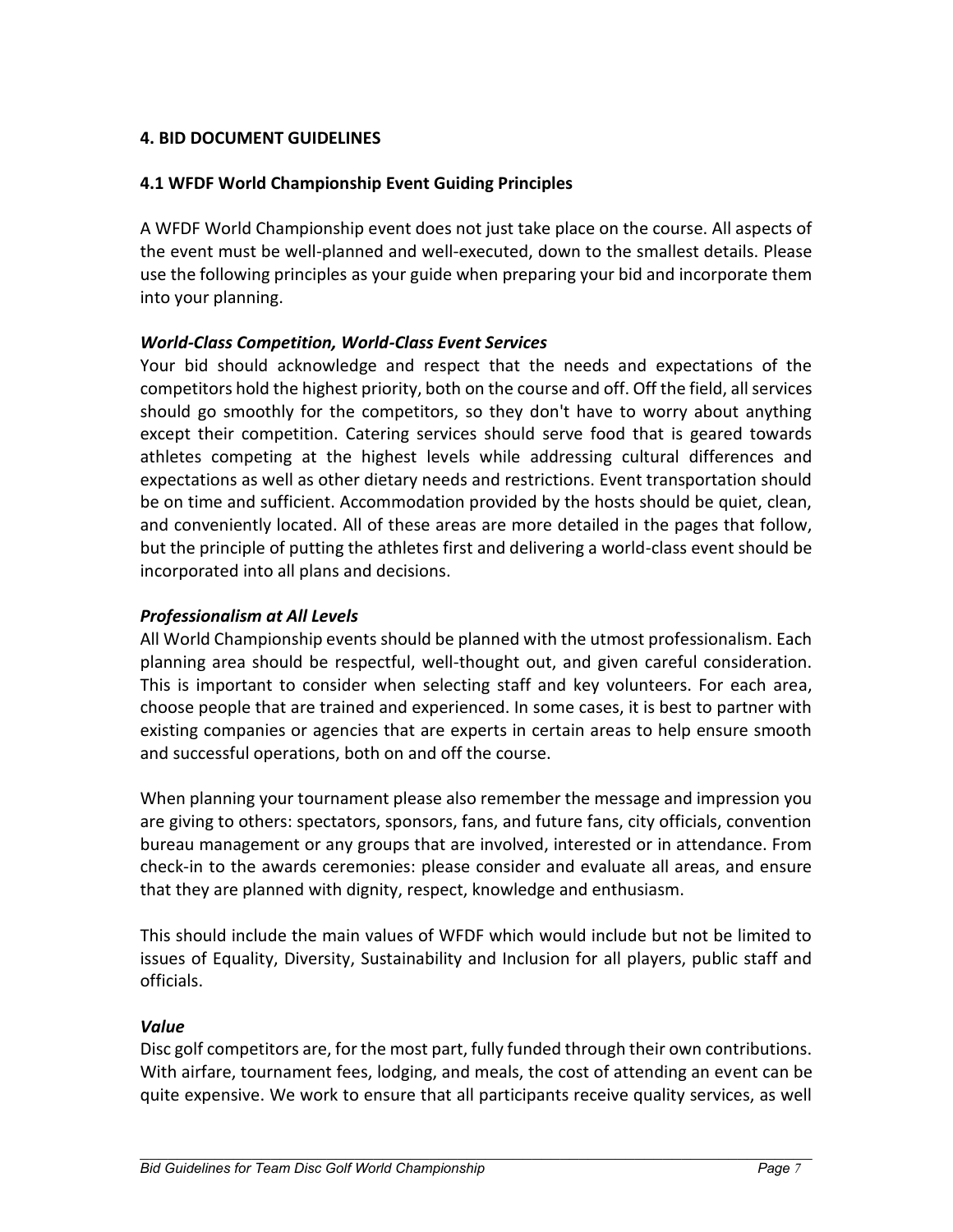as quality competition, throughout their entire event experience, so they get good value for their investment. Please ensure that players are not excluded from this event by price, to the extent possible, and potentially offer room/board packages at several price points.

## **Bid Application Contents**

Please prepare your bid document according to the following guidelines, providing as much detailed information as possible for each item in this section. These are the criteria for which the selection committee evaluates and selects Championship event hosts. If you are unable to respond to any section, please provide an explanation as to why this is not possible. Incomplete information may delay the decision-making process.

Although you may not be ready with specific information in some areas, these details will help guide you in your plans and let you know the minimum of what is expected. The selection committee would like to see information on the following:

## **Host Organization**

- The name and year(s) of the WFDF event you are proposing to host.
- The name of the host club or organization proposing to host the event, including its type of formal organization (sole proprietorship, non-profit, LLC, corporation, etc.), its basic history and its experience in running PDGA Tour events.
- The name of the city and country to host the competition.
- A listing or flow chart of the local organizing committee (LOC) including the name of the tournament director, assistant tournament director, staff responsible for the course, scoring, media, marketing, finance, accommodation and food, transport and other key positions essential for the planning and management of the event.
- Name of the authorized signer of a contract with the PDGA if your bid is selected.
- Name of Doctors and medical facilities available for all medical needs for players and visitors to the event
- The committed support of the host community involved with the event, including involvement of the NF or DGA and WFDF member of your country, local chamber of commerce, convention and visitor's bureau, sports commission, the various city/state department(s), etc., as well as other support proposed by the host community, including financial commitments, volunteer support, course improvements, event marketing and publicity support.
- A map of the country and where the event will take place with major towns and cities indicated; a map of the local area and location of course (s), accommodation and strategic facilities such as food, toilets etc.
- List of other disc golf events your organization has hosted in the past.
- A short paragraph or list of the aims and objectives of the LOC in hosting the event in your community.
- A proposed budget (see below)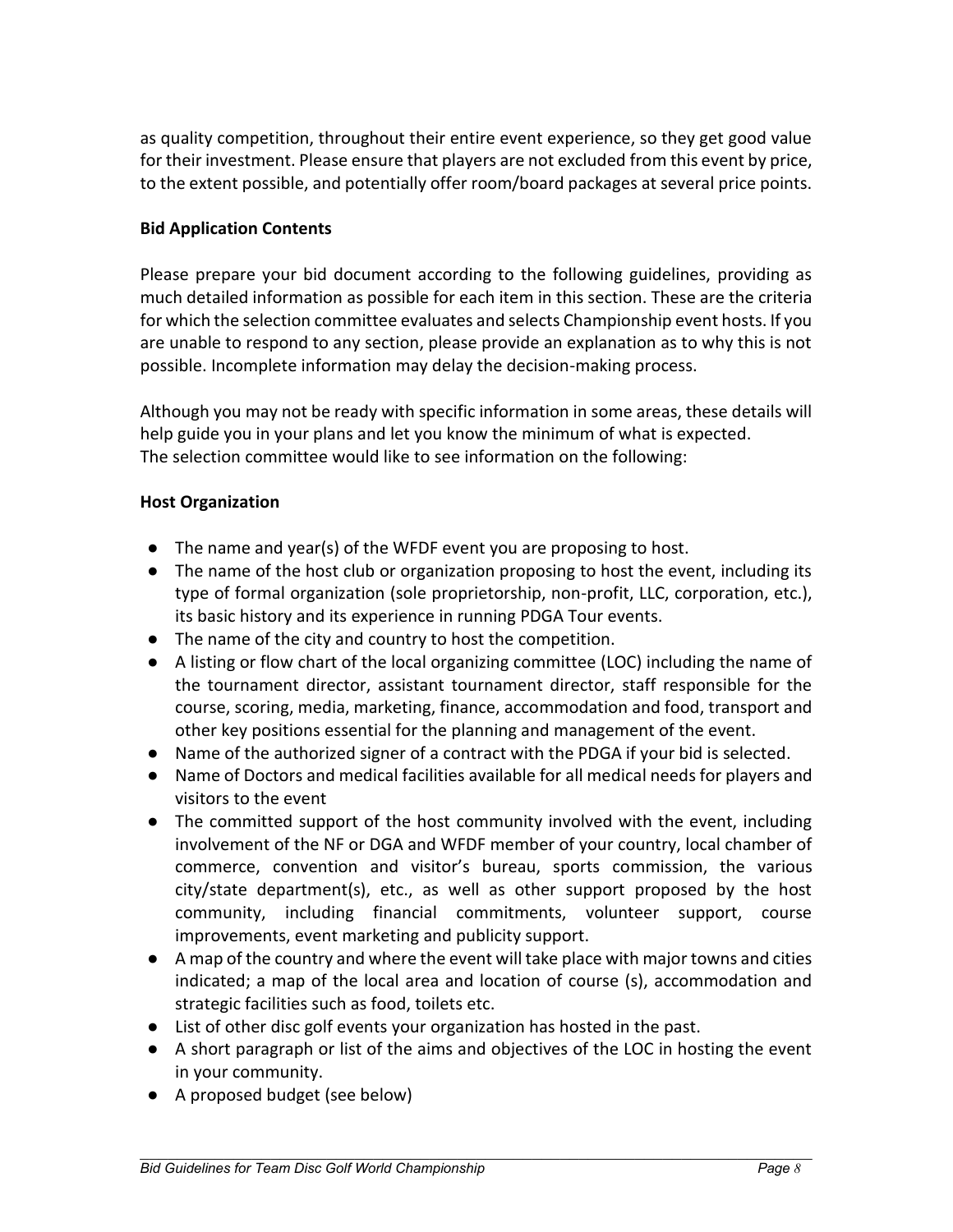## **Course(s):**

- A list of the disc golf course(s) to be used in the event, including location, course layouts, length, par, number of holes, type of tees, type of targets, signage, parking, and other assets.
- The support infrastructure amenities at or nearby the courses, such as buildings, pavilions, temporary accommodation for players if required (marquees), parking, restrooms, restaurants, gas, quickie-shops, etc.
- Facilities to record and publicize scores from each round of play
- Live scoring options accessible to public world wide
- Facilities for staff and players to access wi-fi and internet services at the course
- A list, including year, of previous disc golf events held on the proposed courses.
- The proposed location(s) of any other related ancillary competitions.
- Course Maps showing the general event precinct and a reference to the nearest town.

#### **Venues:**

- Proposed location of player check-in typically held on the day or evening preceding the event. Includes host check-in, distribution of players packages, and event branded merchandise sales.
- Proposed location of the opening ceremonies/players meeting typically held on the evening preceding the event.
- Proposed location of any other evening ancillary events such as a player's party, concert, demonstrations, contests or other planned social gatherings.
- Proposed location of the awards ceremony typically held immediately following the finals.
- Capacity of number of participants

## **Host Hotel:**

For the purpose of this bid the term 'Hotel' can be used to refer to any accommodation complex that meets the needs of the event as listed below. This may be a University Campus, a Holiday Complex or other form of large accommodation site that is used to hosting large numbers of guests. The main criteria should be that the 'Hotel' has its own staff who can cater for the needs of the players

However, one hotel should be designated as the main host hotel. The host hotel should be located as close as possible to the course, and should have enough rooms to accommodate all athletes, guests, and out of town staff and officials in addition to being able to provide meeting space for ancillary activities. A complimentary suite, meeting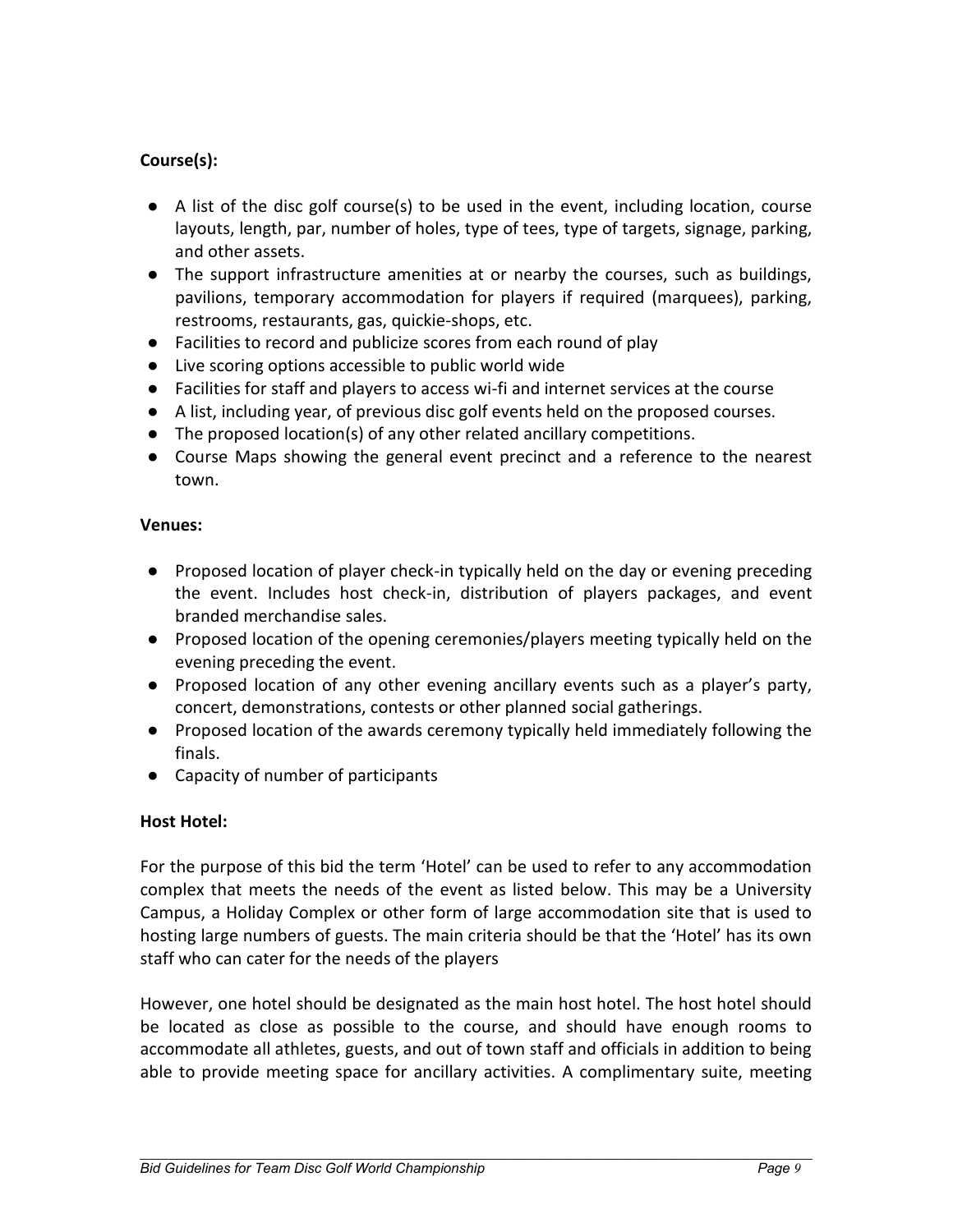room, or other space with high speed internet access should be sought to serve as the tournament office.

- Hotel name
- Hotel location
- Hotel contact person, email and phone number
- Hotel capacity
- Negotiated room rate (double occupancy, room rebate, complimentary rooms ratio)
- Cancellation policy
- List of amenities including restaurant, lounge, pool, exercise room, etc.
- List of meeting rooms, meeting space, etc.
- Registration/Check-in area
- Free Wireless internet
- Complimentary meeting space for players meeting and other planned activities

## **Host Community Support:**

- Letter of support of the event from the local Convention and/or Visitors Bureau, sports commission, or similar agency. This commitment should include the entity's guaranteed financial support of the event. This support can be in the form of cash, in-kind, services, permitting costs, venue fees, other event specific fees, or a combination of the above.
- Letter of support from the local government or authorities acknowledging support of the event
- Letter of support from the venue/course owners acknowledging support of the event
- Letter of support from NF or DGA acknowledging support of the event
- Letter of endorsement from the WFDF National Federation / member association

## **Team Composition**

Each country may enter up to 12 players. Each team each round will be composed of 6 players, of which there will be:

3 x MPO 1 X FPO 1 X MP40+ 1 X Junior \*under review

For the purpose of this event Junior will mean any player who is 18 or under in the year of the event. i.e. - They cannot turn 19 in the year of the event.

Further details on Team criteria will be issued once the Expressions of Interest to host2024 have been provided.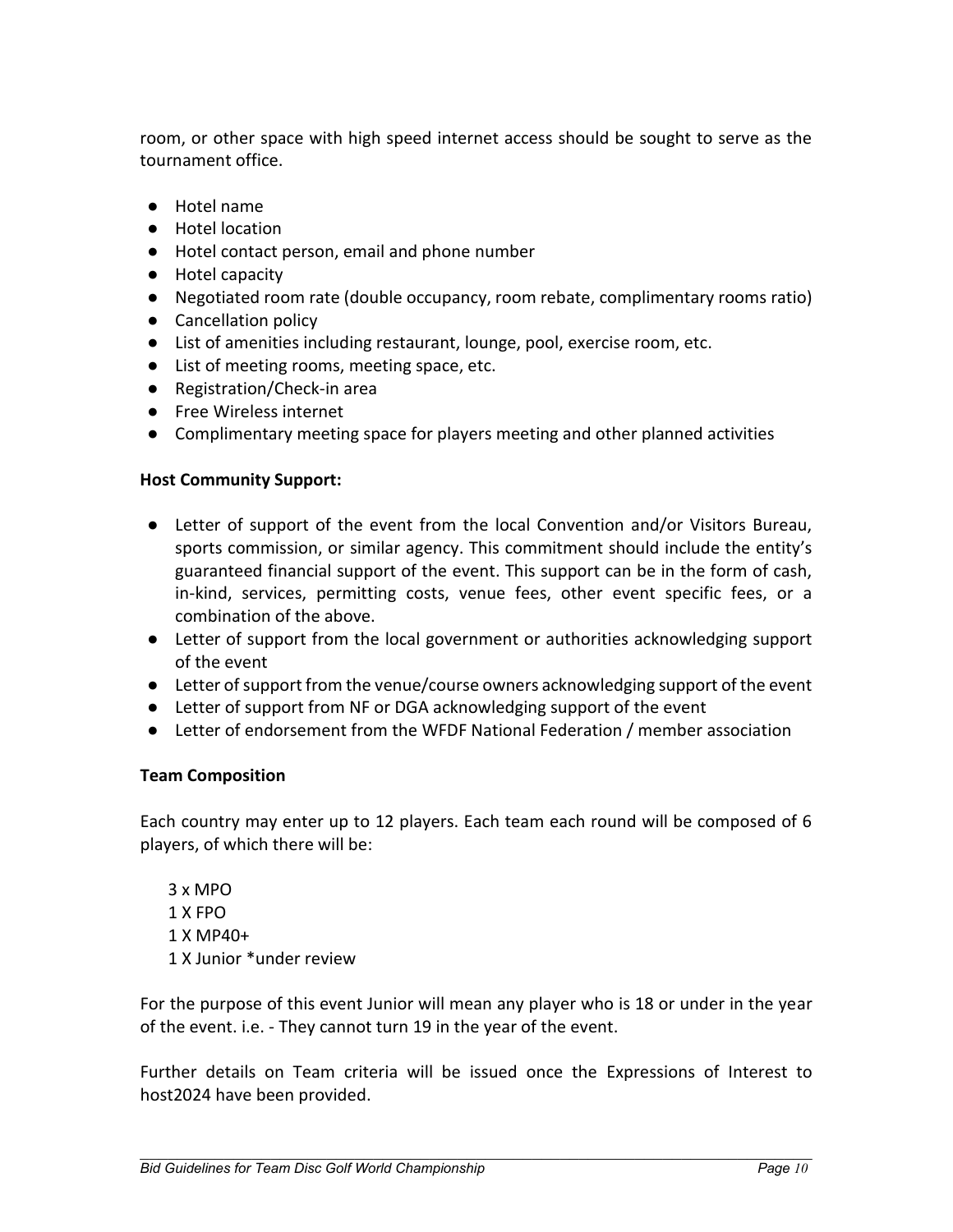## **Playing Format**

The Format of the event will be a combination of Pairs and Single Matchplay. Matchplay will be a combination of Alternate Shot and Best Shot.

## **Schedule: (See Appendix A)**

The competition schedule of WTDGC is the responsibility of the WFDF Disc Golf Committee. This will be designed once Registration of Teams has concluded. This should be a minimum of 8 weeks before the event is due to start. The format of play and daily schedule will be managed by WFDF DG Committee both before and during the event.

Seeding will be determined by the bi-annual World Disc Golf National Rankings published by WFDF and PDGA.

## **Local Organizing Committee (LOC)**

A basic event organizational structure intended by the host LOC for running the event will be required. This will include the overall lead Tournament Director(s) and their summary disc golf resumes, as well as an Organizational Chart showing the intended support areas to be managed. This will include staff responsible for the course, scoring, media, marketing, finance, sponsorship, players' packs, accommodation and food, transport and other key positions essential for the planning and management of the event.

The Local Organizing Committee which is awarded the event will be required to sign an Event Agreement with WFDF, identifying the responsibilities of both the Host LOC and the sanctioning bodies (See Appendix B). A sample copy of this Event Agreement will be forwarded to proposed hosts upon request.

## **Budget:**

The LOC will manage a financial budget for the event, including anticipated income streams from registration, sponsorship, merchandise sales, food and beverage, and services in kind. This budget should also outline basic expenses expected, including course infrastructure, staff support (including any staff pay intended), event supplies, communications, promotion and other expenses. A detailed budget statement should be included in the proposal, including the profit/loss expected.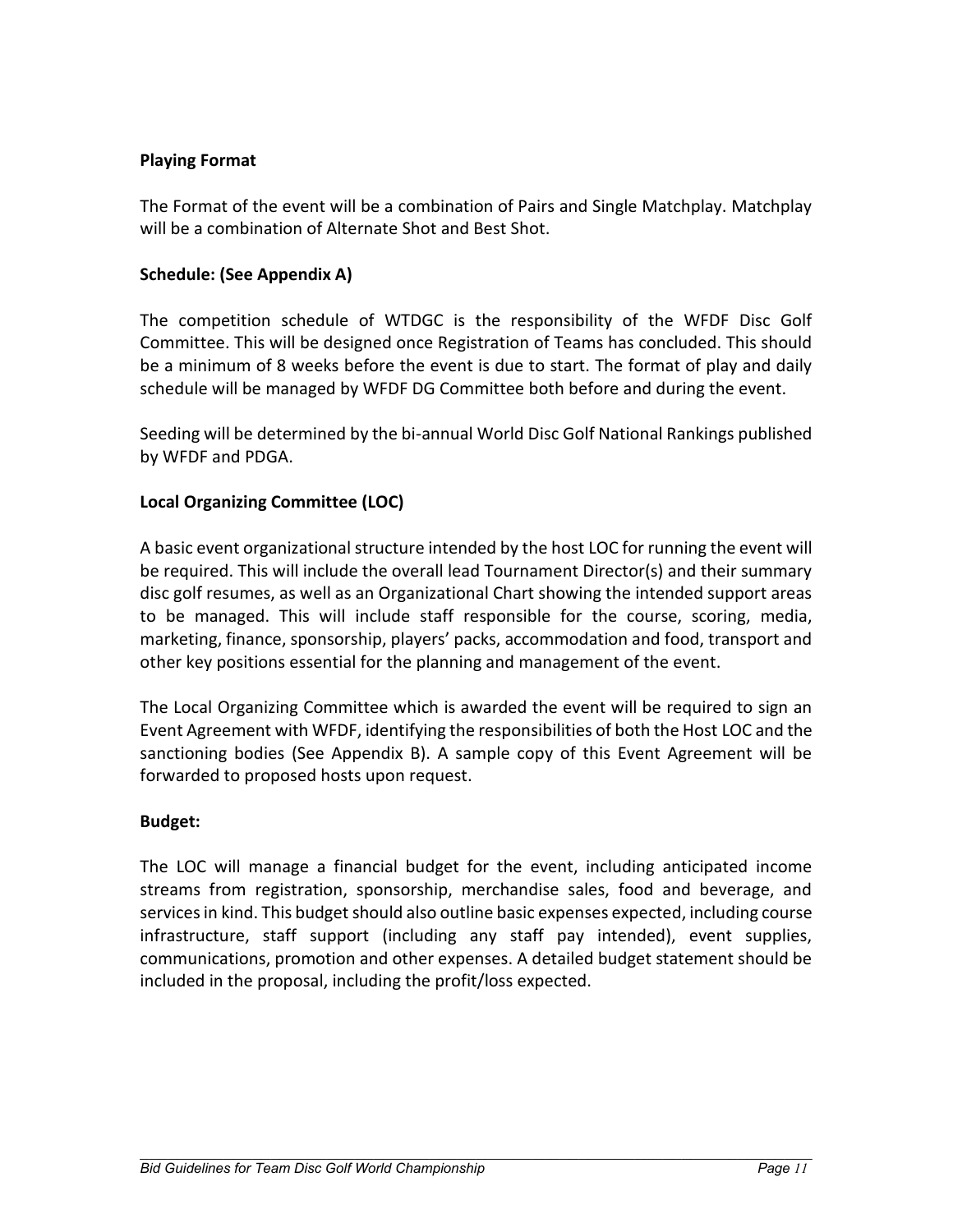## **Marketing/Publicity:**

A brief publicity and marketing plan, identifying how the event will "connect" with the local community, how the event will be publicized and promoted in the local and regional area, any possible or intended ties to local or regional charitable organizations, general plans for obtaining sponsorship including sponsorship levels intended, target sponsors, social media outlets and use.

## **5. Legal Issues**

## **5.1 WFDF Sanctioning:**

The WFDF logo and/or the words "World Flying Disc Federation'' (preferred) and/or the word "WFDF" and the WFDF logo shall appear on all event discs, event merchandise, promotional material, administrative material and printed materials, including programs and event website. WFDF will provide the LOC with a high-resolution electronic version of its logo within thirty days of the signing of this agreement. A brief explanation of the role and function of WFDF shall appear in all website, promotional, press and public material after entering into this Contract, as follows:

"The World Flying Disc Federation is the international sports federation responsible for world governance of flying disc (frisbee) sports, including Ultimate, Beach Ultimate, Disc Golf, Guts, and Individual Events. WFDF is a federation of member associations that represent flying disc sports and their athletes in more than 84 countries. WFDF is an international federation recognized by the International Olympic Committee (IOC), the International Paralympic Committee (IPC), and the International University Sports Federation (FISU), a member of the Global Association of International Sports Federations (GAISF), the Association of IOC Recognised International Sports Federations (ARISF), the International World Games Association (IWGA), and the International Masters Games Association (IMGA), and it is a registered not-for-profit 501(c)(3) corporation in the state of Colorado, USA."

This statement shall be amended as needed and updated as required by WFDF.

## **5.3 Broadcasting, Videotaping & Photographing:**

WFDF has the right and responsibility, in working constructively with the LOC, to award or limit broadcasting and videotaping rights and privileges at the Event. WFDF shall negotiate such rights on behalf of the Event with national, International or independent media organizations. WFDF shall also retain the rights to record the Event through still photography of any participants.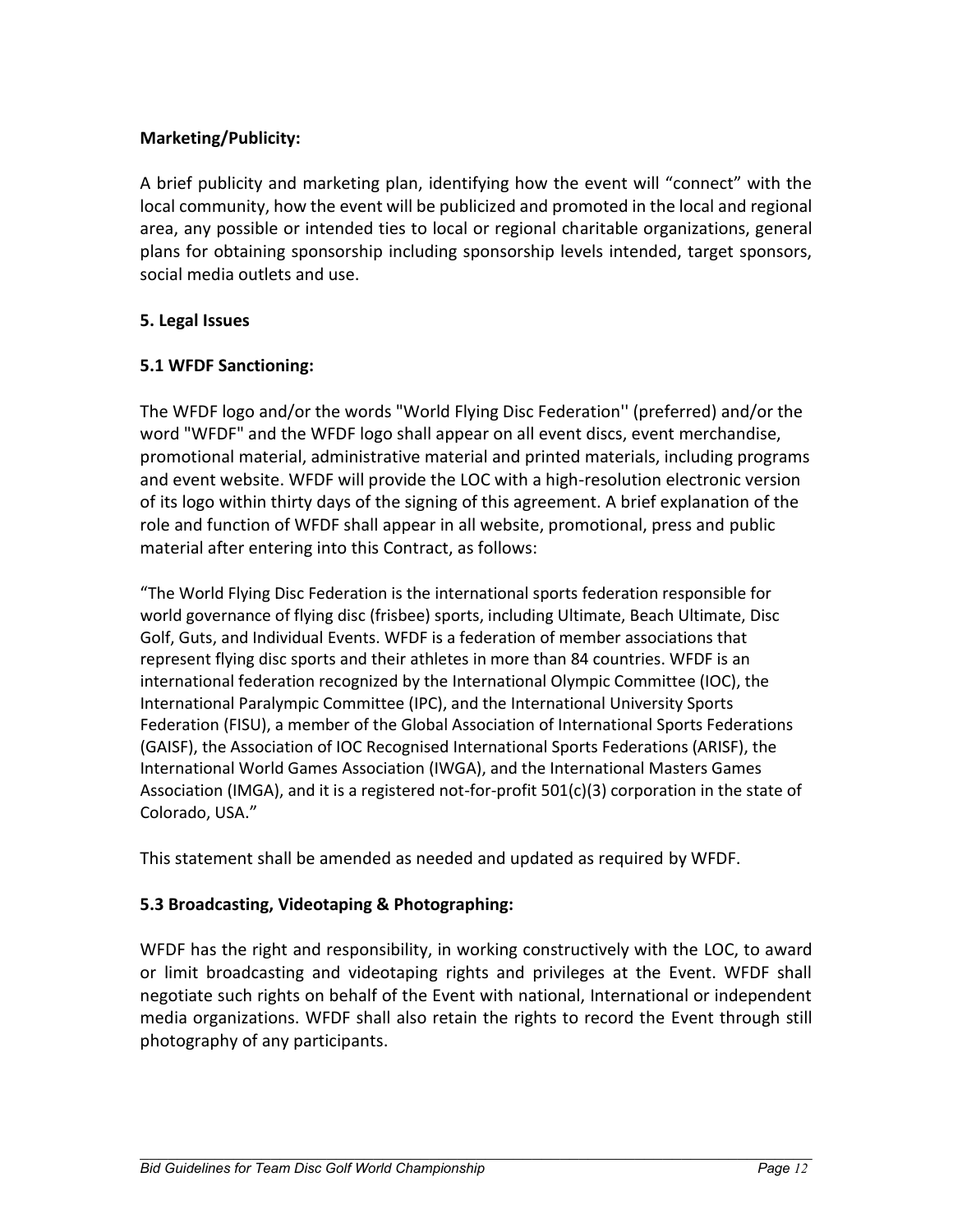## **5.4 Sponsorship:**

WFDF and the LOC agree to maintain open communication about sponsorship contacts and discussions and to cooperate in their solicitation. In order to avoid any conflicts in the development of Event sponsors, whatever their source, WFDF reserves the right to approve or disapprove any potential sponsors of the Event.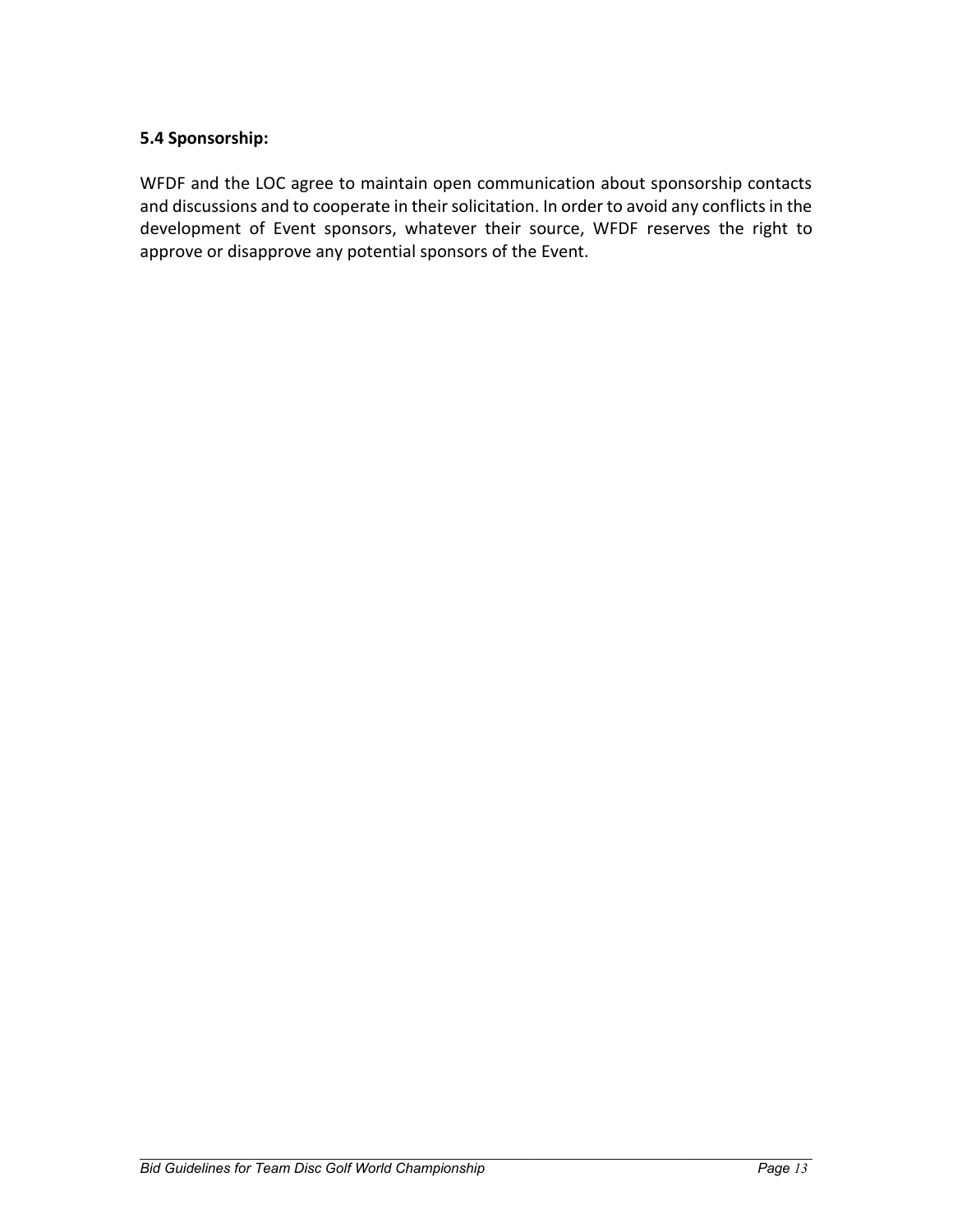## **APPENDIX A WFDF and LOC (HOST) Responsibilities**

#### **WFDF Responsibilities**

#### **Finance**

- Provide HOST with financial reference reports from previous similar events.
- Provide HOST with a pre-event financial stipend of one thousand US Dollars (\$1.000) upon receipt of a signed Agreement.
- Be added as a co-signer for local agreements as may be required.

#### **Registration**

● Determine player eligibility, and qualification if necessary.

#### **Competition**

- Provide the approved rules governing the competition and approve the final eventspecific ground rules as proposed and in coordination with HOST.
- Inspect and approve the playing courses as proposed by the HOST.
- Provide a competition seeding, format and schedule and approve of the final competitive schedule as requested by the HOST.

#### **Sponsorship/ Media**

- WFDF have agreements with Flying Disc related companies and have a duty to promote those companies within and throughout their World Championship programme. This currently includes Discraft (Discs), VC (apparel & Uniforms), Universe Point (Footwear), Friction (Gloves), Greatest (Bags) and Disc Golf Association (for first right to supply Disc Golf Baskets). This does not exclude other major sponsors or providers being approached but these companies should be given first refusal on any provision, sponsorship or merchandise proposals from host organizing committees. Sponsorship commitments will be firmed during contract negotiations as per the current year the event will run.
- Coordinate national and international sponsorship development and management.
- Coordinate national and international publicity through local, national and international media before, during and after the tournament, including regular press releases with the assistance of the HOST.
- Placement of the Event information on both the PDGA and WFDF websites and social media.

#### **Staffing**

- Provide at least one (1) WFDF representative(s) as core advisor(s) and Tournament Technical Director (TTD).
- Assist the HOST in event staffing through the referral of TD's and officials from other nearby regions.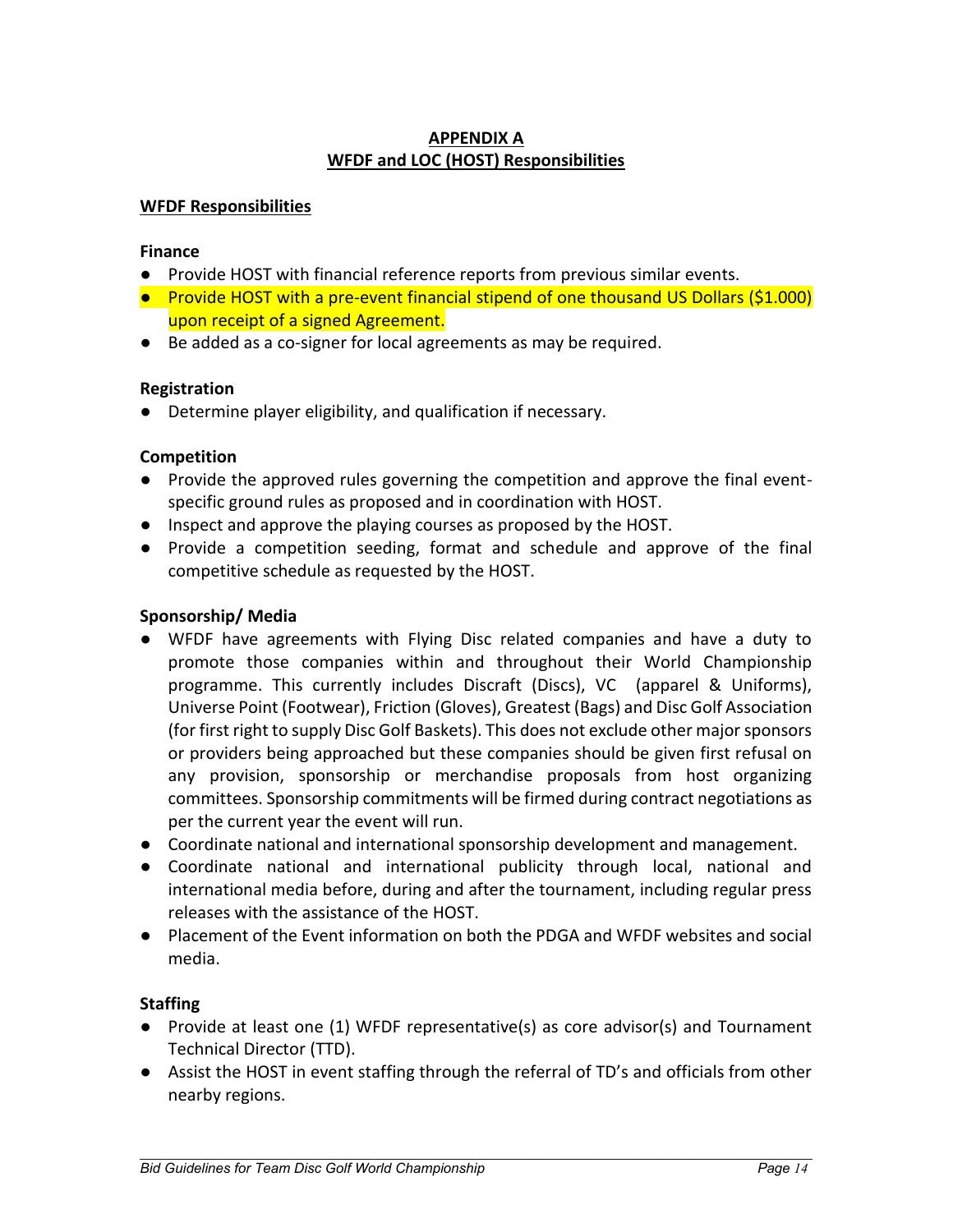● Provide a comprehensive evaluation of the Event, including problem areas and suggestions for improvement

WFDF representative(s) may delegate specific areas of responsibility to other LOC officials as required.

#### **HOST RESPONSIBILITIES**

#### **Staffing**

- Provide the minimum required LOC and Course Event staff as outlined by the WFDF Disc Golf Committee.
	- $\triangleright$  Team competition- At minimum per course, Course Director, five (5) Course Asst. (live scoring, social media, volunteer coordination, water and leader board scoring for finals), Spotters as required by course design.
	- $\geq 0$ verall event management LOC as described earlier.

#### **Competition**

- In conjunction with PDGA Course Design Guidelines (www.pdga.com/documents/pdga-course-design-guidelines), provide appropriate courses for play subject to WFDF review and approval. On any individual disc golf course, all catching devices shall be PDGA approved, shall be of championship caliber, shall be uniform in type and style, and shall be of metallic construction with inner chains installed. In addition, all catching devices should be re-verified by HOST as meeting WFDF and PDGA Technical Standards (www.pdga.com/documents/pdgatechnical-standards-manufacturers-guidelines, section II(B)).
- Event courses are to be set in tournament configuration no later than 3 days prior to the event.

#### **Sponsorship/ Media**

- Hosts would be expected to work collaboratively with WFDF Approved Sponsors and preferred suppliers as stated above. For WTDGC this currently includes Discraft for discs and VCU for apparel. This does not exclude other major sponsors, but these companies should be given first refusal on any provision, sponsorship or merchandise proposals from host organizing committees.
- Produce printed materials necessary for the Event, of which no more than 50% may be advertising space, subject to WFDF review and approval.
- Produce event graphic design, subject to WFDF review and approval. This to include logos, Catch lines or any image or graphic that is repeatedly used to promote the event.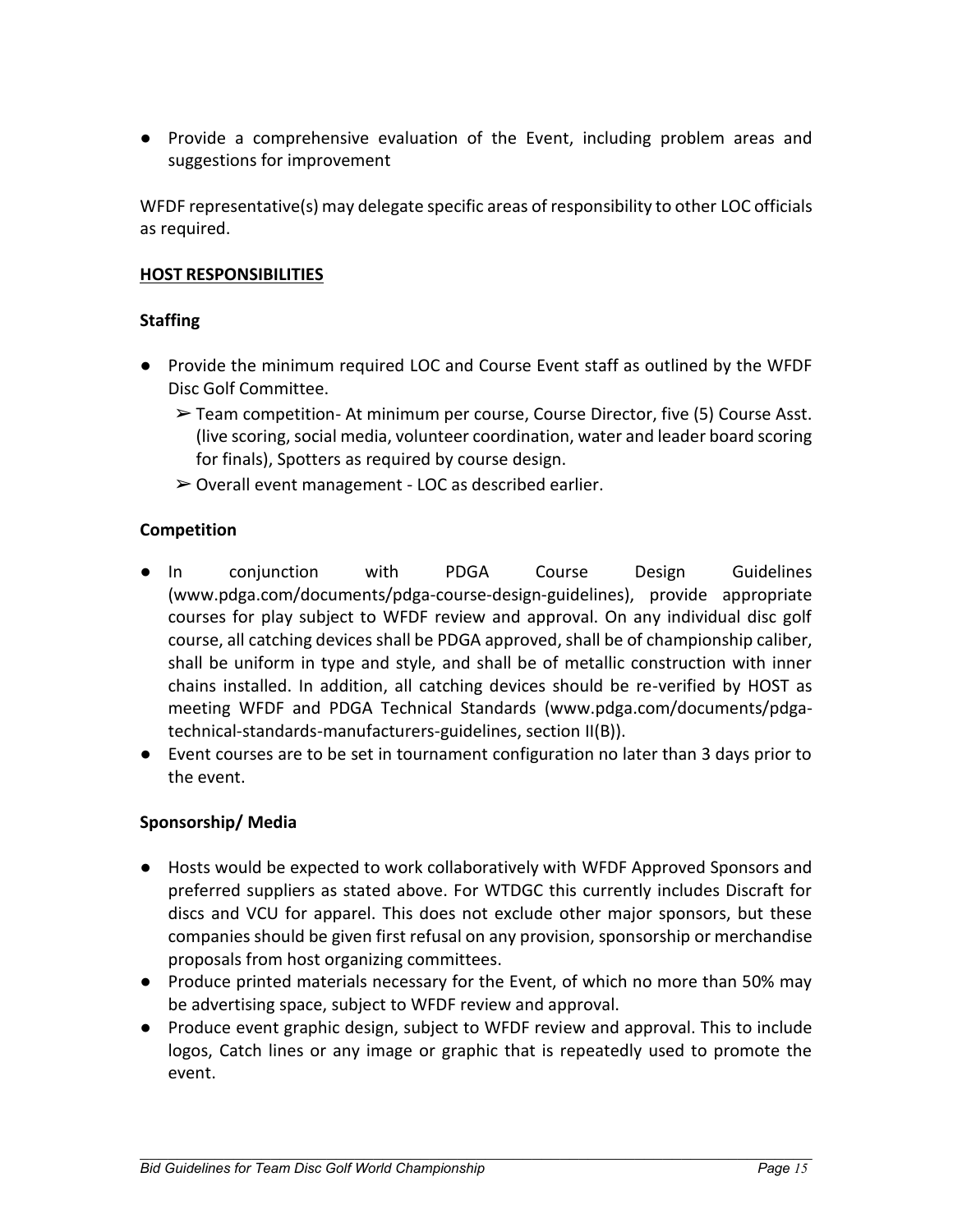- Create and submit Event Advertisement for WFDF Website and social media pages, pending WFDF review and approval.
- Work with WFDF on coordination and placement of on-site Event, WFDF and sponsor signage.
- Assist WFDF or their partners/resources on generation of local and regional publicity.
- Coordinate the solicitation of local and regional sponsors.

#### **Finance**

- Present plans for any unprecedented income sources for WFDF approval.
- Develop event merchandise and coordinate merchandise sales, including WFDFlicensed merchandise on a consignment basis, to be arranged with WFDF.
- Present final accounts for the Event to WFDF no later than one month after the end of the Event to the WFDF. This report must include summaries and details of the total entries, income, expenses and payouts as well as detail of all results. Sample templates can be provided on request.
- Provide all appropriate tax information related to the Event to participants and governmental agencies.
- Manage all financial aspects of running the event. In conjunction with WFDF guidelines, HOST is to provide a proposed budget no later than Six (6) months prior to the Event, and a final Budget no later than two (2) months prior to the Event, both subject to PDGA/WFDF review and approval. These budgets are to include the following areas as a minimum:
	- ➢ Income from Entries, including proposed Team and Player entry fees and projected attendance
	- $\triangleright$  Sponsorship Income in cash and kind
	- $\triangleright$  Merchandise Sales for both Host and WFDF products
	- $\geq 0$  ther Income for example from Food sales, concessions
	- $\triangleright$  Facilities Expenses to include Disc Golf Course costs, green fees, marketing and promotion, scoring support systems, Insurance
	- $\triangleright$  Accommodation and Food costs handled by Host
	- ➢ Staffing Expenses, to include staff uniforms, staff accommodation and expenses
	- ➢ Player Package Expenses to include Caddy Book, on line Apps, goods.
	- ➢ Merchandise Cost of Goods Sold
	- $\triangleright$  Social Event Expenses any proposed social events, BBQ's, Putting contests, Party etc.
	- $\triangleright$  Marketing, Promotion and Printing Expenses, including Banners and signs, maps.
	- $\triangleright$  Communication Expenses, including local on course communication as well as global communication
	- $\triangleright$  Trophy and Medal Expenses
	- $\triangleright$  Other Expenses
- Pay all bills when due, but no later than one month after the end of the Event.